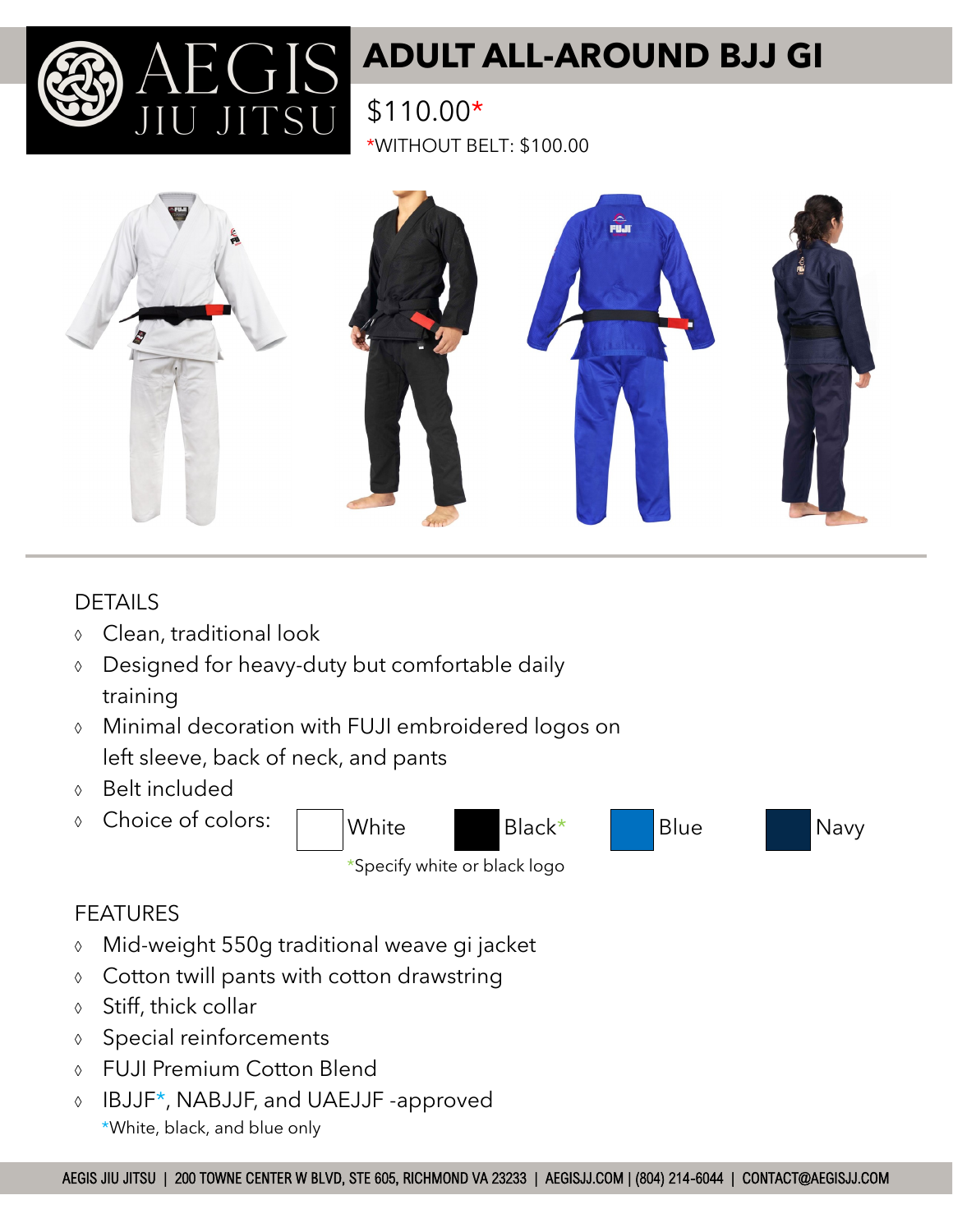## **KIDS ALL-AROUND BJJ GI**

\$70.00 WHITE BELT INCLUDED



### DETAILS

- **↑** Perfect for training or competition
- Built to last
- FUJI logos on back of neck and left sleeve
- Choice of colors:

White Black\* Blue Navy \*Specify white or black logo





### FEATURES

- Mid-weight weave
- $\lozenge$  Stiff, thick collar
- Special reinforcements
- FUJI Premium Cotton Blend
- Elastic waistbands for sizes C00-C3



## **Visit FujiSports.com for Additional Products FREE SHIPPING WHEN YOU ORDER THROUGH US**

Buy any Fuji product(s) through our studio and we'll waive the (\$12+) shipping fee!